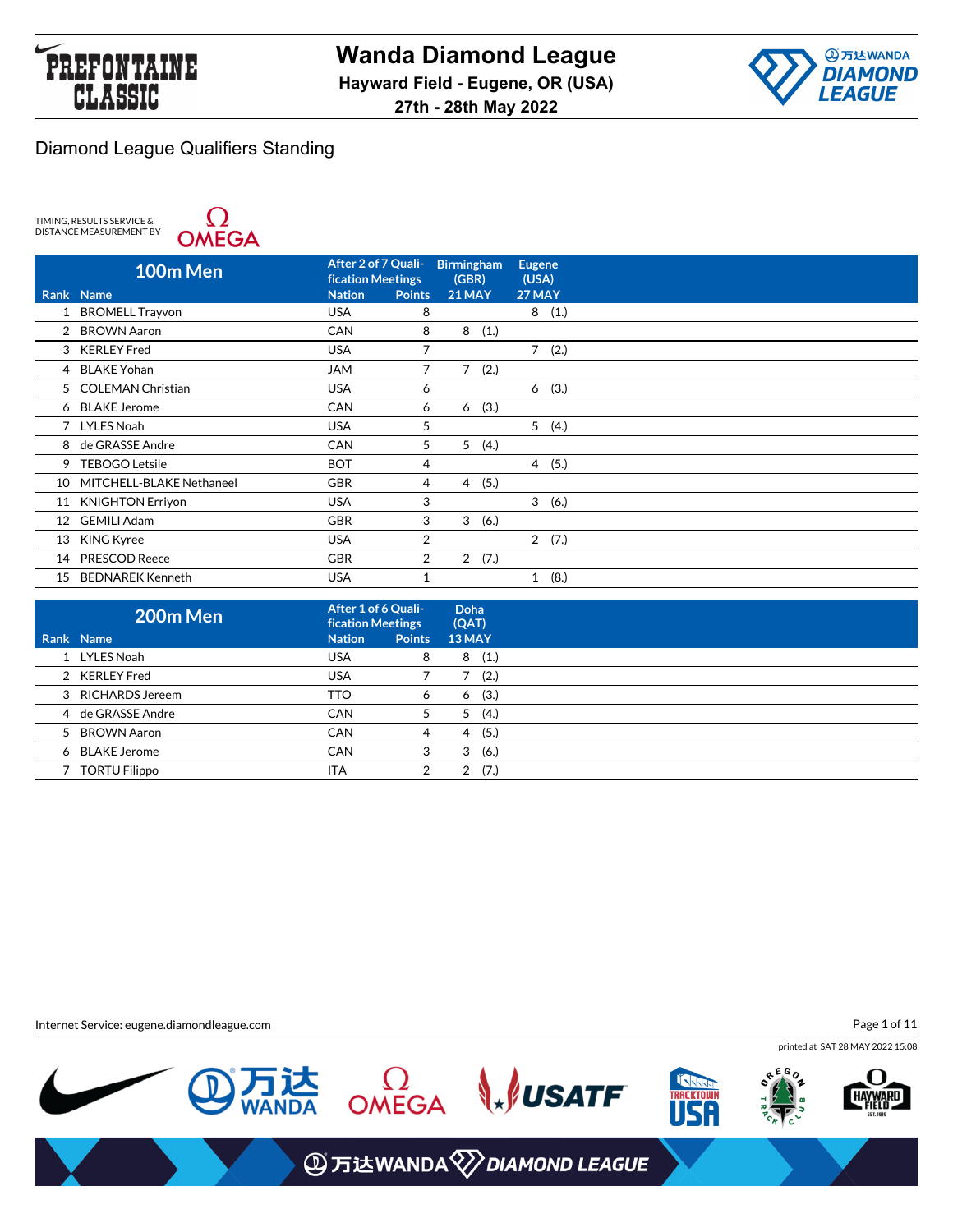



|    | 400m Men                   | After 2 of 7 Quali-<br>fication Meetings |                | <b>Birmingham</b><br>(GBR) |       | <b>Eugene</b><br>(USA) |       |
|----|----------------------------|------------------------------------------|----------------|----------------------------|-------|------------------------|-------|
|    | Rank Name                  | <b>Nation</b>                            | <b>Points</b>  | <b>21 MAY</b>              |       | 27 MAY                 |       |
|    | 1 HUDSON-SMITH Matthew     | <b>GBR</b>                               | 14             |                            | 8(1.) |                        | 6(3.) |
|    | 2 NORWOOD Vernon           | <b>USA</b>                               | 10             | 5                          | (4.)  |                        | 5(4.) |
|    | 3 NORMAN Michael           | <b>USA</b>                               | 8              |                            |       | 8                      | (1.)  |
|    | 4 DEADMON Bryce            | <b>USA</b>                               | 8              |                            | (2.)  | $\mathbf{1}$           | (8.)  |
|    | 5 JAMES Kirani             | <b>GRN</b>                               | 7              |                            |       | 7                      | (2.)  |
|    | 6 MAKWALA Isaac            | <b>BOT</b>                               | 6              | 4                          | (5.)  |                        | 2(7.) |
|    | 7 MONTGOMERY Kahmari       | <b>USA</b>                               | 6              | 6                          | (3.)  |                        |       |
|    | 8 RICHARDS Jereem          | TTO                                      | 4              |                            |       | $\overline{4}$         | (5.)  |
|    | 9 CHERRY Michael           | <b>USA</b>                               | 3              |                            |       | 3                      | (6.)  |
| 10 | <b>BONEVACIA Liemarvin</b> | <b>NED</b>                               | 3              | 3                          | (6.)  |                        |       |
| 11 | <b>HAYDOCK-WILSON Alex</b> | <b>GBR</b>                               | $\overline{2}$ | $\overline{2}$             | (7.)  |                        |       |
| 12 | <b>LONDON Wilbert</b>      | <b>USA</b>                               |                | 1                          | (8.)  |                        |       |

|    | 800m Men                       | After 2 of 7 Quali-<br><b>fication Meetings</b> |                | <b>Doha</b><br>(QAT) |      | <b>Birmingham</b><br>(GBR) |       |
|----|--------------------------------|-------------------------------------------------|----------------|----------------------|------|----------------------------|-------|
|    | Rank Name                      | <b>Nation</b>                                   | <b>Points</b>  | 13 MAY               |      | <b>21 MAY</b>              |       |
|    | 1 AROP Marco                   | <b>CAN</b>                                      | 14             | 6                    | (3.) |                            | 8(1.) |
|    | 2 KIBET Noah                   | <b>KEN</b>                                      | 8              | 8                    | (1.) |                            |       |
|    | 3 ROBERT Benjamin              | <b>FRA</b>                                      | 7              |                      |      |                            | 7(2.) |
|    | 4 BOL Peter                    | <b>AUS</b>                                      | 7              | $\overline{7}$       | (2.) |                            |       |
|    | 5 HOPPEL Bryce                 | <b>USA</b>                                      | 6              |                      |      | 6                          | (3.)  |
|    | 6 ROWDEN Daniel                | <b>GBR</b>                                      | 6              | 5 <sup>5</sup>       | (4.) |                            | 1(8.) |
|    | WIGHTMAN Jake                  | <b>GBR</b>                                      | 5              |                      |      |                            | 5(4.) |
| 8  | DOBEK Patryk                   | <b>POL</b>                                      | 4              |                      |      | $\overline{4}$             | (5.)  |
|    | 9 ROTICH Ferguson Cheruiyot    | <b>KEN</b>                                      | 4              | 4                    | (5.) |                            |       |
| 10 | KINYAMAL Wyclife               | <b>KEN</b>                                      | 3              |                      |      |                            | 3(6.) |
| 11 | <b>BRAZIER Donavan</b>         | <b>USA</b>                                      | 3              | 3                    | (6.) |                            |       |
| 12 | <b>MURPHY Clayton</b>          | <b>USA</b>                                      | 2              |                      |      |                            | 2(7.) |
| 13 | <b>HASSAN Abdirahman Saeed</b> | QAT                                             | $\overline{2}$ | $\overline{2}$       | (7.) |                            |       |
| 14 | BALLA Musaeb Abdulrahman       | QAT                                             |                | 1                    | (8.) |                            |       |

Internet Service: eugene.diamondleague.com

Page 2 of 11

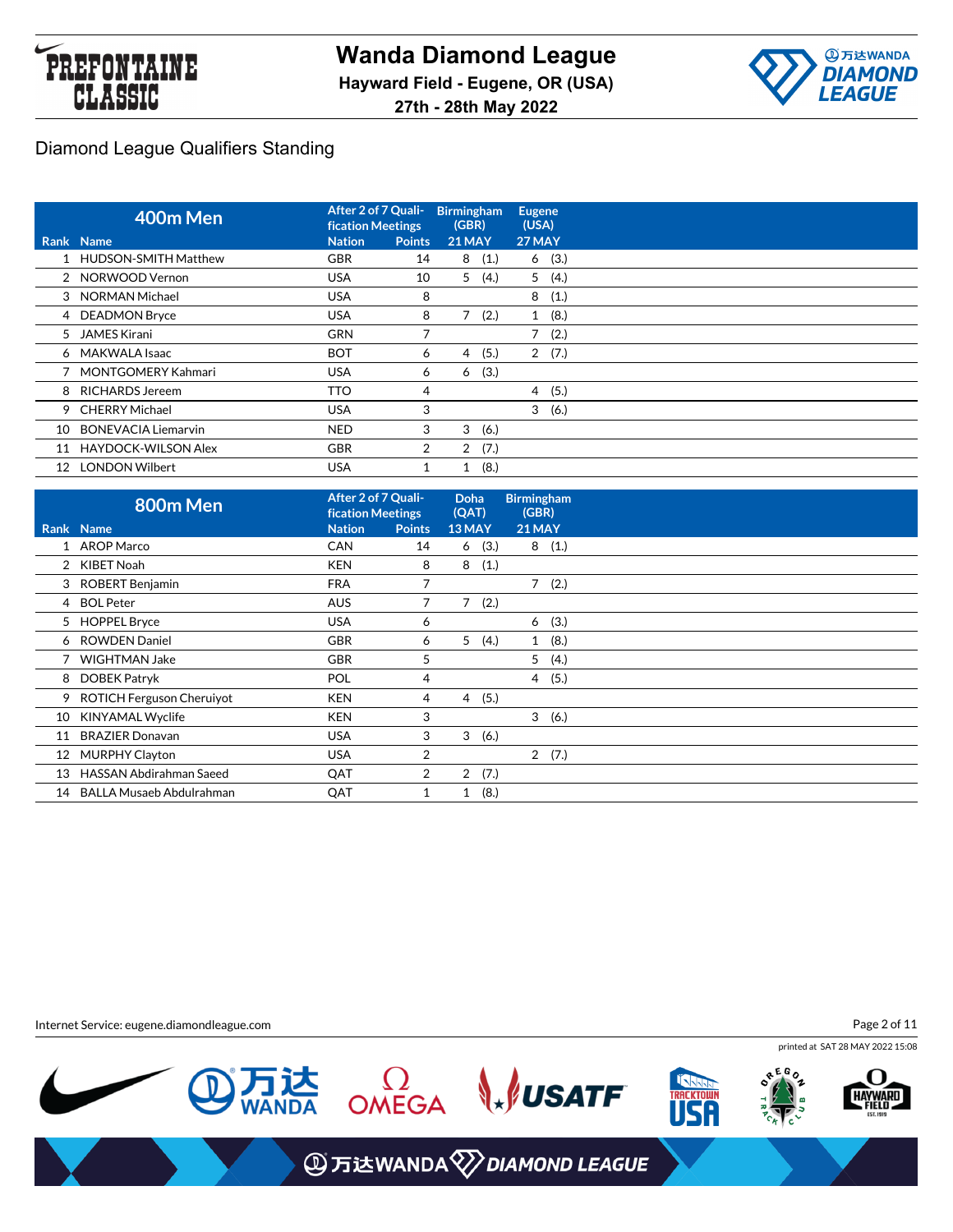



|    | <b>1500m Men</b>       | After 3 of 7 Quali-<br><b>fication Meetings</b> |                | <b>Doha</b><br>(QAT)   | <b>Birmingham</b><br>(GBR) | <b>Eugene</b><br>(USA) |
|----|------------------------|-------------------------------------------------|----------------|------------------------|----------------------------|------------------------|
|    | Rank Name              | <b>Nation</b>                                   | <b>Points</b>  | 13 MAY                 | <b>21 MAY</b>              | 27 MAY                 |
| 1  | <b>KIPSANG Abel</b>    | <b>KEN</b>                                      | 21             | (1.)<br>8              | (1.)<br>8                  | 5<br>(4.)              |
| 2  | <b>HOARE Oliver</b>    | <b>AUS</b>                                      | 13             |                        | (3.)<br>6                  | $\overline{7}$<br>(2.) |
|    | 3 CHERUIYOT Timothy    | <b>KEN</b>                                      | 13             | (2.)<br>$\overline{7}$ |                            | (3.)<br>6              |
|    | 4 INGEBRIGTSEN Jakob   | <b>NOR</b>                                      | 8              |                        |                            | 8<br>(1.)              |
| 5  | <b>KATIR Mohamed</b>   | <b>ESP</b>                                      | $\overline{7}$ |                        | 7(2.)                      |                        |
|    | 6 LEMI Teddese         | <b>ETH</b>                                      | 6              | (3.)<br>6              |                            |                        |
|    | ROZMYS Michal          | POL                                             | 5              |                        | 5(4.)                      |                        |
| 8  | <b>KEJELCHA Yomif</b>  | <b>ETH</b>                                      | 5              | 5<br>(4.)              |                            |                        |
| 9  | <b>KERR Josh</b>       | GBR                                             | 4              |                        | 4(5.)                      |                        |
| 10 | <b>ETIANG Kamar</b>    | <b>KEN</b>                                      | 4              | (5.)<br>4              |                            |                        |
| 11 | <b>HOCKER Cole</b>     | <b>USA</b>                                      | 4              |                        |                            | 4(5.)                  |
| 12 | <b>MECHAAL Adel</b>    | <b>ESP</b>                                      | 3              |                        | 3(6.)                      |                        |
| 13 | <b>RAMSDEN Matthew</b> | <b>AUS</b>                                      | 3              | 3<br>(6.)              |                            |                        |
| 14 | <b>TEARE Cooper</b>    | <b>USA</b>                                      | 3              |                        |                            | 3(6.)                  |
| 15 | <b>GRETHEN Charles</b> | <b>LUX</b>                                      | $\overline{2}$ |                        | 2(7.)                      |                        |
| 16 | SIMOTWO Charles Cheboi | <b>KEN</b>                                      | 2              | 2(7.)                  |                            |                        |
| 17 | <b>HEYWARD Jake</b>    | <b>GBR</b>                                      | $\overline{2}$ |                        |                            | 2(7.)                  |
| 18 | <b>STONIER Matthew</b> | GBR                                             | $\mathbf{1}$   |                        | 1(8.)                      |                        |
| 19 | <b>ZELEKE Samuel</b>   | <b>ETH</b>                                      | 1              | (8.)<br>$\mathbf{1}$   |                            |                        |
|    | 20 PAULSON William     | CAN                                             | 1              |                        |                            | (8.)<br>1              |

| <b>5000m Men</b>      | After 1 of 7 Quali-<br><b>fication Meetings</b> |               | <b>Eugene</b><br>(USA) |
|-----------------------|-------------------------------------------------|---------------|------------------------|
| Rank Name             | <b>Nation</b>                                   | <b>Points</b> | <b>27 MAY</b>          |
| 1 AREGAWI Berihu      | <b>ETH</b>                                      | 8             | (1.)<br>8              |
| 2 TEFERA Samuel       | <b>ETH</b>                                      |               | (2.)                   |
| 3 BAREGA Selemon      | <b>ETH</b>                                      | 6             | (3.)<br>6              |
| 4 AHMED Mohammed      | <b>CAN</b>                                      | 5             | (4.)<br>5              |
| 5 WALE Getnet         | <b>ETH</b>                                      | 4             | (5.)<br>4              |
| 6 RAMSDEN Matthew     | <b>AUS</b>                                      | 3             | (6.)<br>3              |
| <b>ROBINSON Brett</b> | <b>AUS</b>                                      | 2             | (7.)<br>2              |
| 8 PARSONS Sam         | <b>GER</b>                                      |               | (8.)                   |

Internet Service: eugene.diamondleague.com

Page 3 of 11

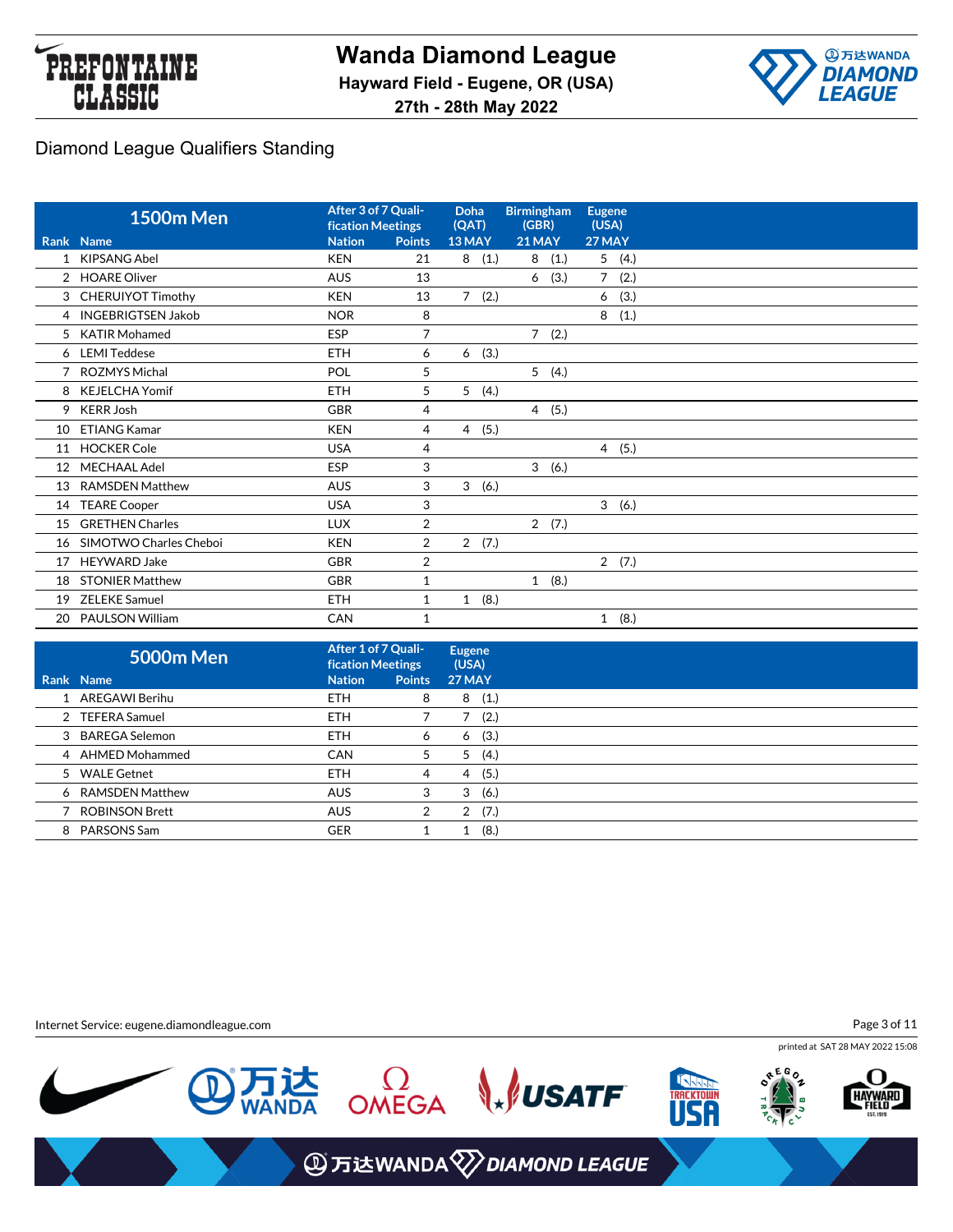



| 3000m Steeplechase Men    | After 1 of 5 Quali-<br><b>fication Meetings</b> |               | Doha<br>(QAT) |
|---------------------------|-------------------------------------------------|---------------|---------------|
| Rank Name                 | <b>Nation</b>                                   | <b>Points</b> | 13 MAY        |
| 1 EL BAKKALI Soufiane     | <b>MAR</b>                                      | 8             | (1.)<br>8     |
| 2 GIRMA Lamecha           | <b>ETH</b>                                      |               | (2.)          |
| 3 KIBIWOT Abraham         | <b>KEN</b>                                      | 6             | (3.)<br>6     |
| 4 BOR Hillary             | <b>USA</b>                                      | 5             | (4.)<br>5     |
| 5 BETT Leonard Kipkemoi   | <b>KEN</b>                                      | 4             | (5.)<br>4     |
| 6 KIGEN Benjamin          | <b>KEN</b>                                      | 3             | (6.)<br>3     |
| <b>WALE Getnet</b>        | <b>ETH</b>                                      | 2             | (7.)<br>2     |
| 8 KIPSANG Lawrence Kemboi | <b>KEN</b>                                      |               | (8.)          |

| <b>110m Hurdles Men</b> | After 1 of 6 Quali-<br><b>fication Meetings</b> |               | <b>Birmingham</b><br>(GBR) |  |
|-------------------------|-------------------------------------------------|---------------|----------------------------|--|
| Rank Name               | <b>Nation</b>                                   | <b>Points</b> | <b>21 MAY</b>              |  |
| 1 PARCHMENT Hansle      | <b>MAL</b>                                      | 8             | (1.)<br>8                  |  |
| 2 McLEOD Omar           | <b>JAM</b>                                      |               | (2.)                       |  |
| 3 MARTÍNEZ Asier        | <b>ESP</b>                                      | 6             | (3.)<br>6                  |  |
| 4 CZYKIER Damian        | POL                                             | 5             | (4.)<br>5                  |  |
| 5 POZZI Andrew          | <b>GBR</b>                                      | 4             | (5.)<br>4                  |  |
| 6 MANGA Aurel           | <b>FRA</b>                                      | 3             | 3<br>(6.)                  |  |
| KING David              | <b>GBR</b>                                      |               | (7.)<br>2                  |  |
| 8 ZAZA Wellington       | LBR                                             |               | (8.)                       |  |

|    | <b>400m Hurdles Men</b> | After 2 of 7 Quali-<br>fication Meetings |                | <b>Doha</b><br>(QAT) |       | <b>Eugene</b><br>(USA) |       |
|----|-------------------------|------------------------------------------|----------------|----------------------|-------|------------------------|-------|
|    | Rank Name               | <b>Nation</b>                            | <b>Points</b>  | 13 MAY               |       | 27 MAY                 |       |
|    | 1 dos SANTOS Alison     | <b>BRA</b>                               | 16             |                      | 8(1.) |                        | 8(1.) |
|    | 2 BENJAMIN Rai          | <b>USA</b>                               |                |                      | 7(2.) |                        |       |
|    | 3 ROSSER Khallifah      | <b>USA</b>                               |                |                      |       |                        | 7(2.) |
|    | 4 HALL Quincy           | <b>USA</b>                               | 6              |                      |       | 6                      | (3.)  |
|    | 5 BARR Thomas           | <b>IRL</b>                               | 6              |                      | 6(3.) |                        |       |
|    | 6 HYDE Jaheel           | <b>JAM</b>                               | 6              | $\overline{4}$       | (5.)  |                        | 2(7.) |
|    | 7 BENGTSTRÖM Carl       | <b>SWE</b>                               | 5              |                      |       |                        | 5(4.) |
|    | 8 McMASTER Kyron        | <b>IVB</b>                               | 5              | 5 <sup>5</sup>       | (4.)  |                        |       |
|    | 9 MÄGI Rasmus           | <b>EST</b>                               | 4              |                      |       | 4                      | (5.)  |
|    | 10 ALLENCJ              | <b>USA</b>                               | 3              |                      |       | 3                      | (6.)  |
|    | 11 COPELLO Yasmani      | <b>TUR</b>                               | 3              |                      | 3(6.) |                        |       |
| 12 | MADARI PALLIYALIL Jabir | <b>IND</b>                               | $\overline{2}$ |                      | 2(7.) |                        |       |
| 13 | MOWATT Kemar            | <b>JAM</b>                               | 1              |                      |       | 1                      | (8.)  |

Page 4 of 11

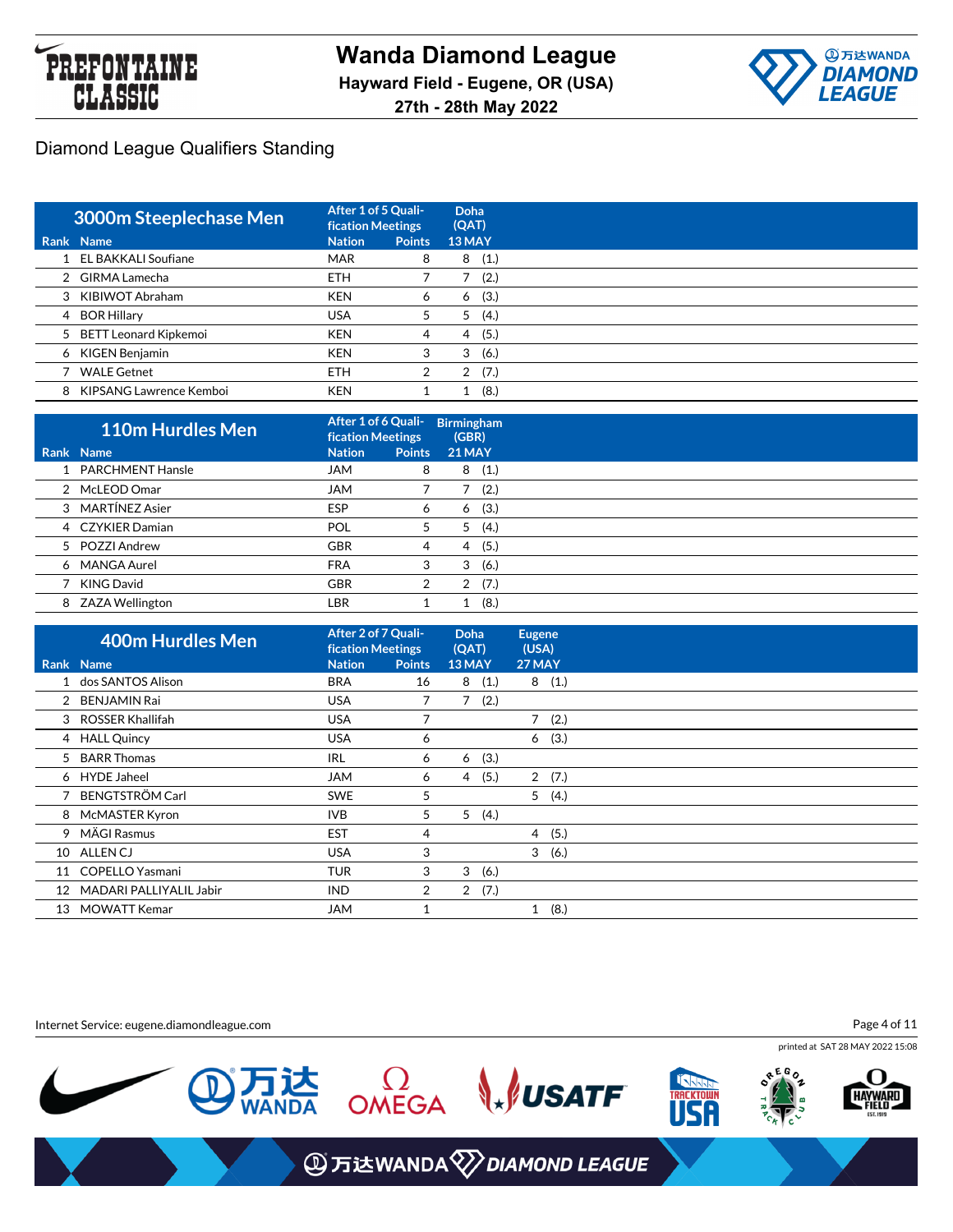



|    | <b>High Jump Men</b> | After 2 of 6 Quali-<br><b>fication Meetings</b> |               | <b>Doha</b><br>(QAT) | <b>Birmingham</b><br>(GBR) |
|----|----------------------|-------------------------------------------------|---------------|----------------------|----------------------------|
|    | Rank Name            | <b>Nation</b>                                   | <b>Points</b> | 13 MAY               | <b>21 MAY</b>              |
|    | 1 LOVETT Django      | <b>CAN</b>                                      | 14            | (3.)<br>6            | (1.)<br>8                  |
|    | 2 TAMBERI Gianmarco  | <b>ITA</b>                                      | 9             | (7.)<br>2            | (2.)                       |
|    | 3 McEWEN Shelby      | <b>USA</b>                                      | 9             | (5.)<br>4            | (4.)<br>5                  |
|    | 4 WOO Sanghyeok      | <b>KOR</b>                                      | 8             | (1.)<br>8            |                            |
|    | 5 KERR Hamish        | <b>NZL</b>                                      | 8             | 5<br>(4.)            | 3<br>(6.)                  |
|    | 6 BARSHIM Mutaz Essa | QAT                                             |               | ⇁<br>(2.)            |                            |
|    | KOBIELSKI Norbert    | <b>POL</b>                                      | 6             |                      | (3.)<br>6                  |
| 8  | HARRISON JuVaughn    | <b>USA</b>                                      | 4             | (5.)<br>4            |                            |
|    | 9 GASCH Loïc         | SUI                                             | 4             |                      | (5.)<br>4                  |
| 10 | CLARKE-KHAN Joel     | <b>GBR</b>                                      | 3             |                      | 3<br>(6.)                  |

|    | <b>Pole Vault Men</b>    | After 2 of 6 Quali-<br><b>fication Meetings</b> |               | <b>Doha</b><br>(QAT)   | <b>Eugene</b><br>(USA) |  |
|----|--------------------------|-------------------------------------------------|---------------|------------------------|------------------------|--|
|    | Rank Name                | <b>Nation</b>                                   | <b>Points</b> | 13 MAY                 | 27 MAY                 |  |
|    | <b>DUPLANTIS Armand</b>  | <b>SWE</b>                                      | 16            | (1.)<br>8              | 8<br>(1.)              |  |
|    | 2 NILSEN Christopher     | USA.                                            | 12            | 5(4.)                  | 7(2.)                  |  |
|    | 3 LIGHTFOOT KC           | <b>USA</b>                                      | 12            | (2.)                   | 5(4.)                  |  |
|    | 4 GUTTORMSEN Sondre      | <b>NOR</b>                                      | 6             |                        | (3.)<br>6              |  |
| 5  | <b>BROEDERS Ben</b>      | BEL                                             | 6             | (3.)<br>6              |                        |  |
|    | 6 LAVILLENIE Renaud      | <b>FRA</b>                                      | 5             | 3<br>(6.)              | 2(7.)                  |  |
|    | 7 LAVILLENIE Valentin    | <b>FRA</b>                                      | 4             | (5.)<br>4              |                        |  |
|    | 7 WOOTEN Jacob           | <b>USA</b>                                      | 4             |                        | 4(5.)                  |  |
|    | 9 FRITSCH Clayton        | <b>USA</b>                                      | 3             |                        | (6.)<br>3              |  |
| 10 | <b>LISEK Piotr</b>       | <b>POL</b>                                      | 2             | (7.)<br>$\overline{2}$ |                        |  |
| 11 | <b>KARALIS Emmanouil</b> | <b>GRE</b>                                      |               | (8.)<br>1              |                        |  |

| <b>Shot Put Men</b> | After 1 of 4 Quali-<br><b>fication Meetings</b> |               | <b>Eugene</b><br>(USA) |
|---------------------|-------------------------------------------------|---------------|------------------------|
| Rank Name           | <b>Nation</b>                                   | <b>Points</b> | <b>27 MAY</b>          |
| 1 CROUSER Ryan      | <b>USA</b>                                      | 8             | (1.)<br>8              |
| 2 KOVACS Joe        | <b>USA</b>                                      |               | (2.)                   |
| 3 WALSH Tomas       | <b>NZL</b>                                      | 6             | (3.)<br>6              |
| 4 HILL Darrell      | <b>USA</b>                                      |               | (4.)<br>5              |
| 5 WEIR Zane         | <b>ITA</b>                                      | 4             | (5.)<br>4              |
| 6 PONZIO Nick       | <b>ITA</b>                                      | 3             | (6.)<br>3              |

Internet Service: eugene.diamondleague.com

Page 5 of 11

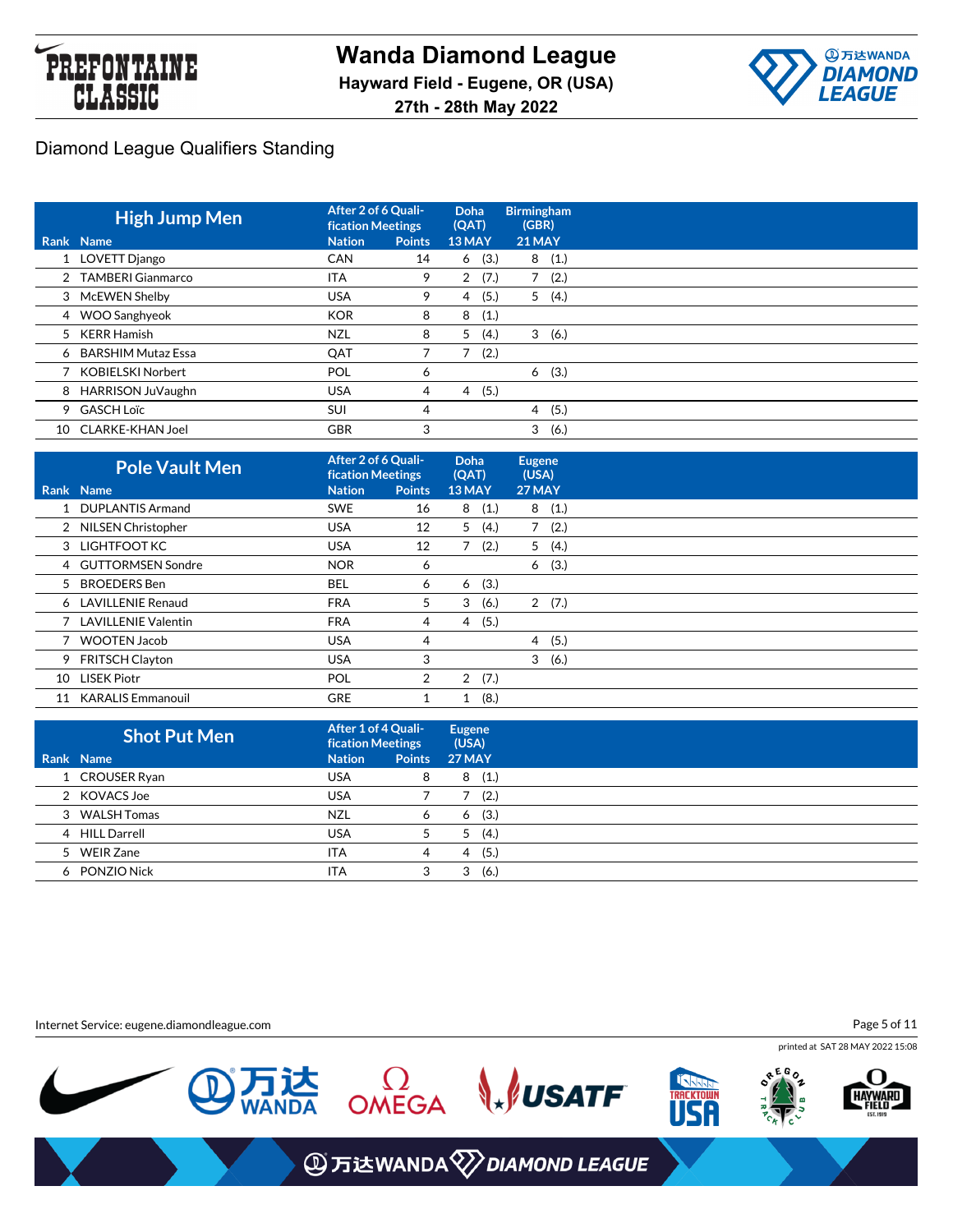



| <b>Discus Throw Men</b> | After 1 of 4 Quali-<br><b>fication Meetings</b> |               | <b>Birmingham</b><br>(GBR) |      |
|-------------------------|-------------------------------------------------|---------------|----------------------------|------|
| Rank Name               | <b>Nation</b>                                   | <b>Points</b> | <b>21 MAY</b>              |      |
| 1 CEH Kristjan          | <b>SLO</b>                                      | 8             | 8                          | (1.) |
| 2 GUDŽIUS Andrius       | LTU                                             |               |                            | (2.) |
| 3 STÅHL Daniel          | <b>SWE</b>                                      | O             | 6                          | (3.) |
| 4 WEIBHAIDINGER Lukas   | <b>AUT</b>                                      | 5             | 5                          | (4.) |
| 5 DENNY Matthew         | <b>AUS</b>                                      | 4             | 4                          | (5.) |
| 6 PERCY Nicholas        | <b>GBR</b>                                      | 3             | 3                          | (6.) |
| <b>URBANEK Robert</b>   | POL                                             | 2             | 2                          | (7.) |
| 8 PETTERSSON Simon      | <b>SWE</b>                                      |               |                            | (8.) |

| <b>Javelin Throw Men</b> | After 1 of 4 Quali-<br><b>fication Meetings</b> |               | Doha<br>(QAT) |
|--------------------------|-------------------------------------------------|---------------|---------------|
| Rank Name                | <b>Nation</b>                                   | <b>Points</b> | 13 MAY        |
| 1 PETERS Anderson        | <b>GRN</b>                                      | 8             | (1.)<br>8     |
| 2 VADLEJCH Jakub         | <b>CZE</b>                                      |               | (2.)          |
| 3 WEBER Julian           | <b>GER</b>                                      | 6             | (3.)<br>6     |
| 4 RAMOS Leandro          | <b>POR</b>                                      | 5             | (4.)<br>5     |
| 5 MARDARE Andrian        | <b>MDA</b>                                      | 4             | (5.)<br>4     |
| 6 VESELÝ Vítezslav       | <b>CZE</b>                                      | 3             | (6.)<br>3     |
| 7 RÖHLER Thomas          | <b>GER</b>                                      | 2             | (7.)<br>2     |
| 8 AMB Kim                | <b>SWE</b>                                      |               | (8.)          |

|    | 100m Women                   | After 2 of 7 Quali-<br><b>fication Meetings</b> |                |              | <b>Birmingham</b><br>(GBR) | <b>Eugene</b><br>(USA) |       |
|----|------------------------------|-------------------------------------------------|----------------|--------------|----------------------------|------------------------|-------|
|    | Rank Name                    | <b>Nation</b>                                   | <b>Points</b>  |              | <b>21 MAY</b>              | 27 MAY                 |       |
|    | 1 JACKSON Shericka           | <b>JAM</b>                                      | 13             |              | 7(2.)                      | 6                      | (3.)  |
|    | 2 ASHER-SMITH Dina           | <b>GBR</b>                                      | 13             | 8            | (1.)                       | 5                      | (4.)  |
|    | 3 THOMPSON-HERAH Elaine      | <b>JAM</b>                                      | 8              |              |                            | 8                      | (1.)  |
|    | 4 RICHARDSON Sha'Carri       | <b>USA</b>                                      |                |              |                            |                        | 7(2.) |
|    | 5 NEITA Daryll               | <b>GBR</b>                                      | 6              |              | (3.)<br>6                  |                        |       |
|    | 6 BRISCO Mikiah              | <b>USA</b>                                      | 5              | 5            | (4.)                       |                        |       |
|    | <b>TERRY Twanisha</b>        | <b>USA</b>                                      | 4              |              |                            | $\overline{4}$         | (5.)  |
| 8  | <b>THOMAS Gabrielle</b>      | <b>USA</b>                                      | 4              |              | (5.)<br>$\overline{4}$     |                        |       |
| 9  | TA LOU Marie-Josée           | <b>CIV</b>                                      | 3              |              |                            |                        | 3(6.) |
| 10 | <b>SMITH-BARNETT Destiny</b> | <b>USA</b>                                      | 3              |              | 3<br>(6.)                  |                        |       |
| 11 | <b>KAMBUNDJI Mujinga</b>     | SUI                                             | 2              |              |                            |                        | 2(7.) |
|    | 12 STURGIS Cambrea           | <b>USA</b>                                      | $\overline{2}$ |              | 2(7.)                      |                        |       |
| 13 | <b>DANIELS Teahna</b>        | <b>USA</b>                                      | 1              |              |                            | $\mathbf{1}$           | (8.)  |
|    | 14 STRACHAN Anthonique       | <b>BAH</b>                                      | 1              | $\mathbf{1}$ | (8.)                       |                        |       |

Internet Service: eugene.diamondleague.com

Page 6 of 11

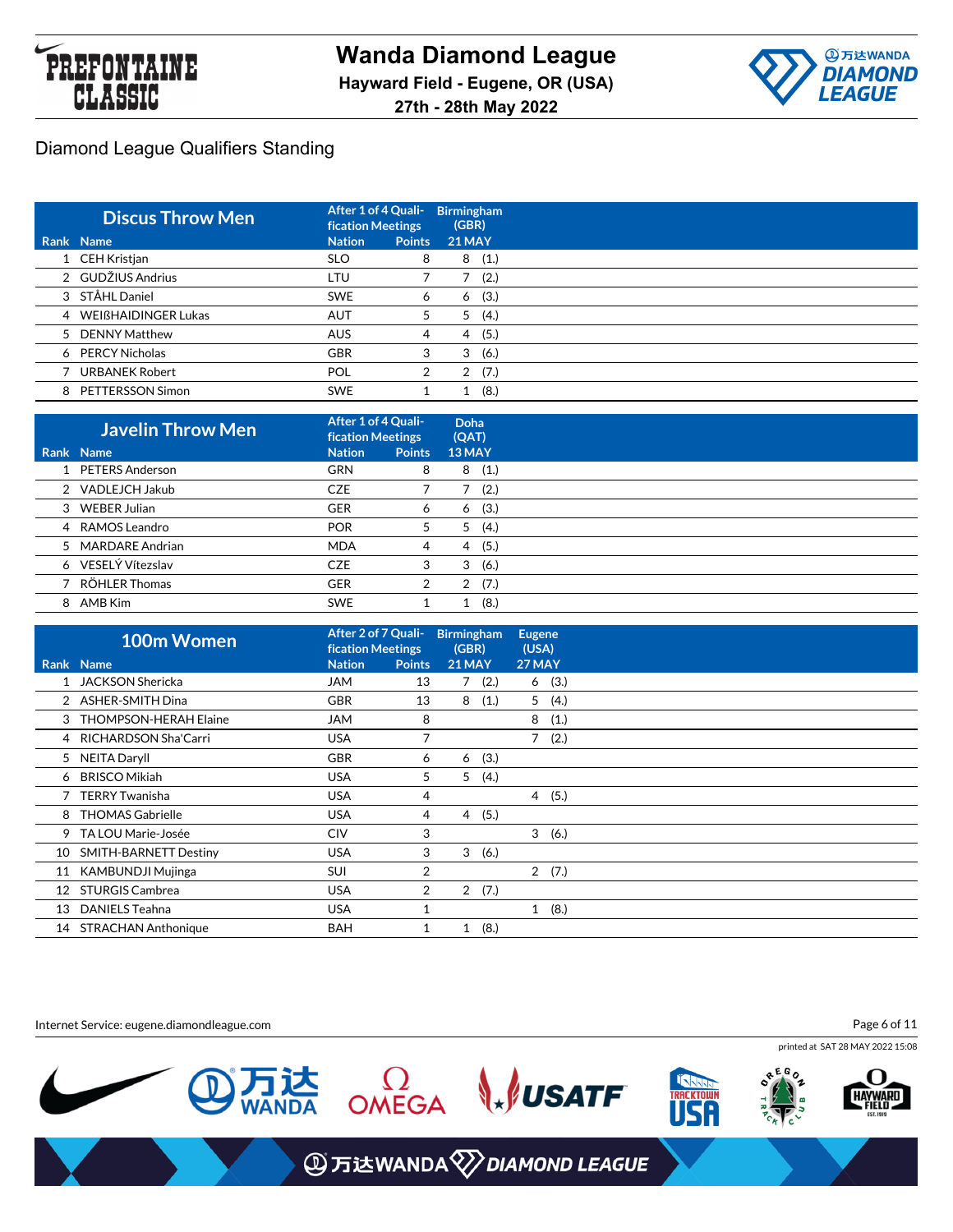



| 200m Women            | After 1 of 6 Quali-<br><b>fication Meetings</b> |               | Doha<br>(QAT) |
|-----------------------|-------------------------------------------------|---------------|---------------|
| Rank Name             | <b>Nation</b>                                   | <b>Points</b> | 13 MAY        |
| 1 THOMAS Gabrielle    | <b>USA</b>                                      | 8             | (1.)<br>8     |
| 2 JACKSON Shericka    | <b>JAM</b>                                      |               | (2.)          |
| 3 ASHER-SMITH Dina    | <b>GBR</b>                                      | 6             | (3.)<br>6     |
| 4 CLARK Tamara        | <b>USA</b>                                      | 5             | (4.)<br>5     |
| 5 STRACHAN Anthonique | <b>BAH</b>                                      | 4             | (5.)<br>4     |
| 6 DOBBIN Beth         | <b>GBR</b>                                      | 3             | (6.)<br>3     |
| BRYANT Dezerea        | <b>USA</b>                                      | 2             | (7.)<br>2     |
| 8 RAY Shannon         | <b>USA</b>                                      |               | (8.)          |

| 400m Women                | After 1 of 7 Quali-<br><b>fication Meetings</b> |               | Doha<br>(QAT) |
|---------------------------|-------------------------------------------------|---------------|---------------|
| Rank Name                 | <b>Nation</b>                                   | <b>Points</b> | 13 MAY        |
| 1 PAULINO Marileidy       | <b>DOM</b>                                      | 8             | (1.)<br>8     |
| 2 McPHERSON Stephenie Ann | <b>JAM</b>                                      |               | (2.)          |
| 3 MILLER-UIBO Shaunae     | <b>BAH</b>                                      | 6             | (3.)<br>6     |
| 4 WILLIAMS Sada           | <b>BAR</b>                                      | 5             | (4.)<br>5     |
| 5 McLEOD Candice          | <b>JAM</b>                                      | 4             | (5.)<br>4     |
| 6 KACZMAREK Natalia       | <b>POL</b>                                      | 3             | (6.)<br>3     |
| ELLIS Kendall             | <b>USA</b>                                      | 2             | (7.)<br>2     |
| 8 IRBY Lynna              | <b>USA</b>                                      |               | (8.)          |

|    | 800m Women              | After 2 of 7 Quali-<br><b>fication Meetings</b> |                | <b>Birmingham</b><br>(GBR) |       | <b>Eugene</b><br>(USA) |       |
|----|-------------------------|-------------------------------------------------|----------------|----------------------------|-------|------------------------|-------|
|    | <b>Rank Name</b>        | <b>Nation</b>                                   | <b>Points</b>  | <b>21 MAY</b>              |       | 27 MAY                 |       |
|    | 1 HODGKINSON Keely      | <b>GBR</b>                                      | 16             | 8                          | (1.)  | 8                      | (1.)  |
|    | 2 GOULE Natoya          | JAM                                             | 11             | 6                          | (3.)  | 5                      | (4.)  |
|    | 3 HURTA Sage            | <b>USA</b>                                      | 9              | 5 <sup>1</sup>             | (4.)  | 4                      | (5.)  |
|    | 4 WILSON Ajee           | <b>USA</b>                                      | 7              |                            |       | $7^{\circ}$            | (2.)  |
|    | 5 LAMOTE Renelle        | <b>FRA</b>                                      |                |                            | 7(2.) |                        |       |
|    | 6 ROGERS Raevyn         | <b>USA</b>                                      | 6              |                            |       | 6                      | (3.)  |
|    | 7 BELL Alexandra        | <b>GBR</b>                                      | 4              |                            | 4(5.) |                        |       |
| 8  | NAKAAYI Halimah         | <b>UGA</b>                                      | 3              |                            |       |                        | 3(6.) |
| 9  | <b>HERING Christina</b> | <b>GER</b>                                      | 3              |                            | 3(6.) |                        |       |
| 10 | <b>WILSON Allie</b>     | <b>USA</b>                                      | 2              |                            |       |                        | 2(7.) |
|    | 11 BUTTERWORTH Lindsey  | <b>CAN</b>                                      | $\overline{2}$ |                            | 2(7.) |                        |       |
| 12 | <b>REEKIE Jemma</b>     | <b>GBR</b>                                      | и              |                            |       | $\mathbf{1}$           | (8.)  |
| 13 | <b>SHANAHAN Louise</b>  | IRL                                             |                |                            | (8.)  |                        |       |

Internet Service: eugene.diamondleague.com

Page 7 of 11

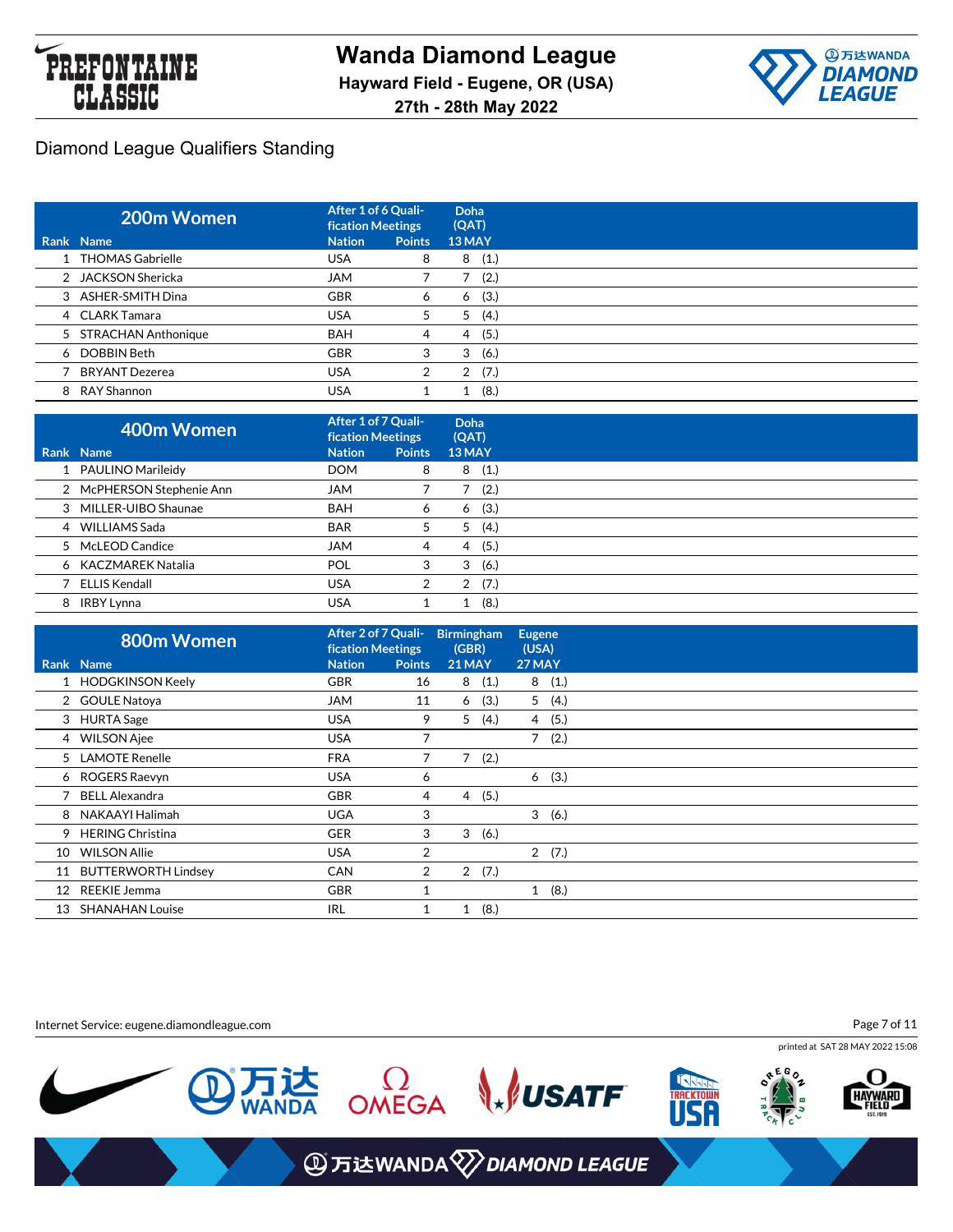



|                 | 1500m Women                | After 2 of 7 Quali-<br><b>fication Meetings</b> |                | <b>Birmingham</b><br>(GBR) |       | <b>Eugene</b><br>(USA) |       |
|-----------------|----------------------------|-------------------------------------------------|----------------|----------------------------|-------|------------------------|-------|
|                 | Rank Name                  | <b>Nation</b>                                   | <b>Points</b>  | <b>21 MAY</b>              |       | <b>27 MAY</b>          |       |
|                 | 1 HULL Jessica             | <b>AUS</b>                                      | 11             |                            | 7(2.) |                        | 4(5.) |
|                 | 2 KIPYEGON Faith           | <b>KEN</b>                                      | 8              |                            |       | 8                      | (1.)  |
|                 | 3 MUIR Laura               | <b>GBR</b>                                      | 8              | 8                          | (1.)  |                        |       |
|                 | 4 TSEGAY Gudaf             | <b>ETH</b>                                      | 7              |                            |       |                        | 7(2.) |
|                 | 5 DEBUES-STAFFORD Gabriela | <b>CAN</b>                                      | 6              |                            |       | 6                      | (3.)  |
|                 | 6 CHEBET Winny             | <b>KEN</b>                                      | 6              | 6                          | (3.)  |                        |       |
|                 | <b>JOHNSON Sinclaire</b>   | <b>USA</b>                                      | 5              |                            |       | 5                      | (4.)  |
| 8               | <b>MAGEEAN Ciara</b>       | <b>IRL</b>                                      | 5              | 5                          | (4.)  |                        |       |
| 9               | <b>REEKIE Jemma</b>        | <b>GBR</b>                                      | 4              | 4                          | (5.)  |                        |       |
|                 | 10 ST. PIERRE Elle         | <b>USA</b>                                      | 3              |                            |       |                        | 3(6.) |
| 11              | PÉREZ Marta                | <b>ESP</b>                                      | 3              | 3                          | (6.)  |                        |       |
| 12 <sup>2</sup> | <b>HAILU Freweyni</b>      | ETH.                                            | 2              |                            |       |                        | 2(7.) |
|                 | 13 McGEE Cory Ann          | <b>USA</b>                                      | $\overline{2}$ |                            | 2(7.) |                        |       |
| 14              | NANYONDO Winnie            | <b>UGA</b>                                      |                |                            |       | $\mathbf{1}$           | (8.)  |
| 15              | <b>SNOWDEN Katie</b>       | <b>GBR</b>                                      |                | 1                          | (8.)  |                        |       |

|    | 5000m Women                | After 2 of 7 Quali-<br><b>fication Meetings</b> |               | <b>Doha</b><br>(QAT)   | <b>Birmingham</b><br>(GBR) |  |
|----|----------------------------|-------------------------------------------------|---------------|------------------------|----------------------------|--|
|    | Rank Name                  | <b>Nation</b>                                   | <b>Points</b> | 13 MAY                 | <b>21 MAY</b>              |  |
|    | NIYONSABA Francine         | <b>BDI</b>                                      | 8             | 8<br>(1.)              |                            |  |
|    | 2 SEYAUM Dawit             | <b>ETH</b>                                      | 8             |                        | 8<br>(1.)                  |  |
|    | 3 KIPYEGON Faith           | <b>KEN</b>                                      | 7             | $7^{\circ}$<br>(2.)    |                            |  |
| 4  | <b>WORKU Fantu</b>         | <b>ETH</b>                                      | 7             | (8.)<br>1              | (3.)<br>6                  |  |
|    | 5 FEYSA Hawi               | <b>ETH</b>                                      | 7             |                        | $\overline{7}$<br>(2.)     |  |
|    | 6 HULL Jessica             | <b>AUS</b>                                      | 6             | (3.)<br>6              |                            |  |
|    | 7 CAN Yasemin              | <b>TUR</b>                                      | 5             | 5<br>(4.)              |                            |  |
| 8  | GRØVDAL Karoline Bjerkeli  | <b>NOR</b>                                      | 5             |                        | 5<br>(4.)                  |  |
| 9  | <b>GEBRZIHAIR Girmawit</b> | <b>ETH</b>                                      | 4             | (5.)<br>4              |                            |  |
| 10 | <b>KLEIN Hanna</b>         | <b>GER</b>                                      | 4             |                        | 4(5.)                      |  |
| 11 | <b>JEBITOK Edinah</b>      | <b>KEN</b>                                      | 3             | 3<br>(6.)              |                            |  |
| 12 | <b>JUDD Jessica</b>        | <b>GBR</b>                                      | 3             |                        | 3<br>(6.)                  |  |
| 13 | <b>BELAYNEH Fantaye</b>    | <b>ETH</b>                                      | 2             | $\overline{2}$<br>(7.) |                            |  |
|    | 14 LAHTI Sarah             | <b>SWE</b>                                      | 2             |                        | 2(7.)                      |  |
| 15 | <b>GALLARDO Carla</b>      | <b>ESP</b>                                      |               |                        | (8.)                       |  |

Internet Service: eugene.diamondleague.com

Page 8 of 11

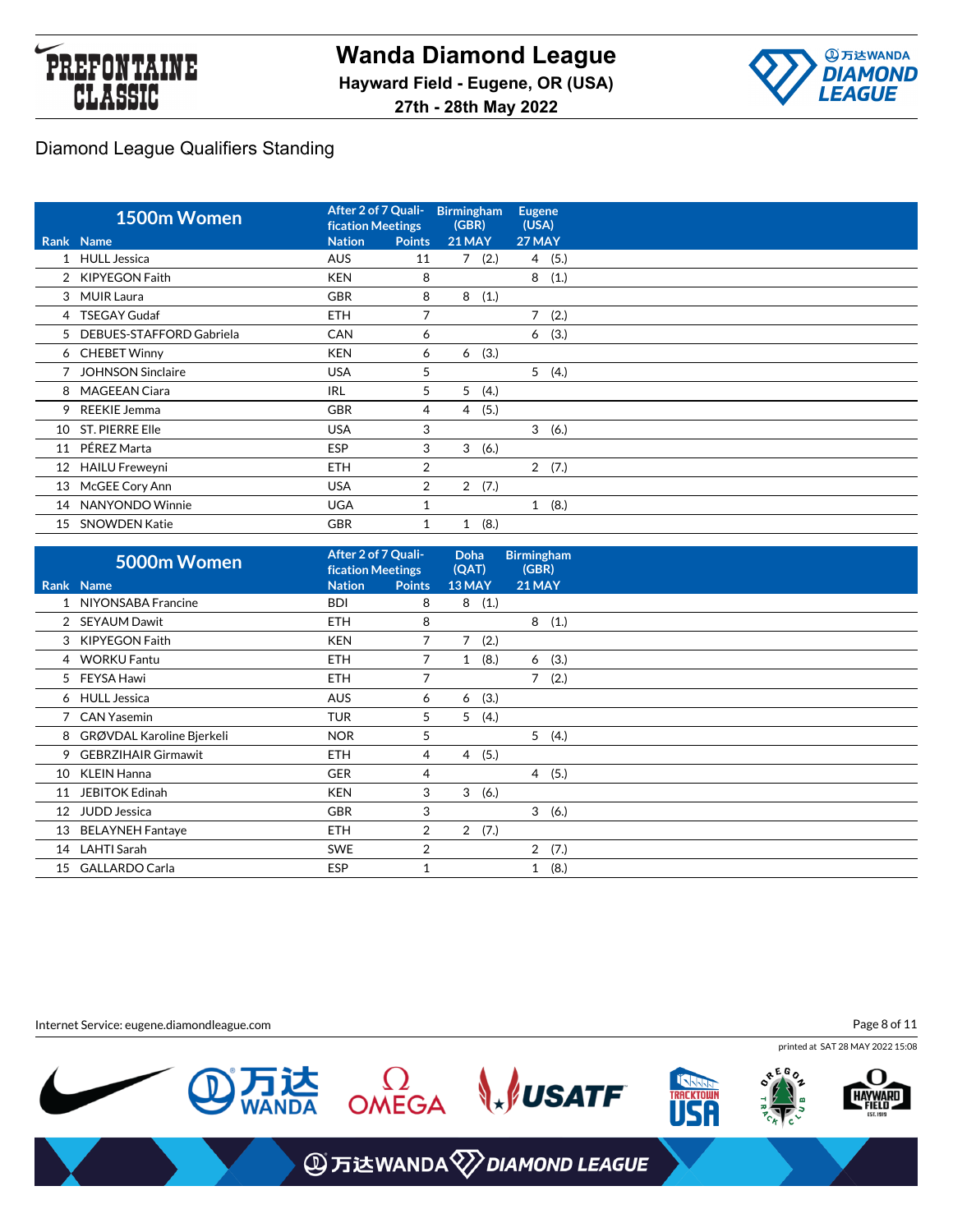



| 3000m Steeplechase Women      | After 1 of 5 Quali-<br><b>fication Meetings</b> |               | <b>Eugene</b><br>(USA) |  |  |  |
|-------------------------------|-------------------------------------------------|---------------|------------------------|--|--|--|
| Rank Name                     | <b>Nation</b>                                   | <b>Points</b> | <b>27 MAY</b>          |  |  |  |
| 1 JERUTO Norah                | <b>KAZ</b>                                      | 8             | (1.)<br>8              |  |  |  |
| 2 YAVI Winfred Mutile         | <b>BRN</b>                                      |               | (2.)                   |  |  |  |
| 3 ABEBE Mekides               | <b>ETH</b>                                      | 6             | (3.)<br>6              |  |  |  |
| 4 CHEMUTAI Peruth             | <b>UGA</b>                                      | 5             | (4.)<br>5              |  |  |  |
| 5 GETACHEW Workua             | <b>ETH</b>                                      | 4             | (5.)<br>4              |  |  |  |
| 6 CHESPOL Celliphine Chepteek | <b>KEN</b>                                      | 3             | 3<br>(6.)              |  |  |  |
| 7 CHEPKOECH Jackline          | <b>KEN</b>                                      | 2             | (7.)<br>2              |  |  |  |
| 8 COBURN Emma                 | USA                                             |               | (8.)                   |  |  |  |

|   | <b>100m Hurdles Women</b> | After 1 of 7 Quali-<br><b>fication Meetings</b> |               | Doha<br>(QAT) |
|---|---------------------------|-------------------------------------------------|---------------|---------------|
|   | Rank Name                 | <b>Nation</b>                                   | <b>Points</b> | 13 MAY        |
|   | 1 HARRISON Kendra         | <b>USA</b>                                      | 8             | (1.)<br>8     |
|   | 2 AMUSAN Tobi             | <b>NGR</b>                                      |               | (2.)          |
|   | 2 ANDERSON Britany        | <b>JAM</b>                                      |               | (2.)          |
|   | 4 CHARLTON Devynne        | <b>BAH</b>                                      | 5             | (4.)<br>5     |
|   | 5 SAMBA-MAYELA Cyréna     | <b>FRA</b>                                      | 4             | (5.)<br>4     |
|   | 6 CUNNINGHAM Gabriele     | <b>USA</b>                                      | 3             | (6.)<br>3     |
|   | 7 CHADWICK Payton         | <b>USA</b>                                      |               | (7.)<br>2     |
| 8 | <b>TAPPER Megan</b>       | <b>JAM</b>                                      |               | (8.)          |

| 400m Hurdles Women     |                                                                                                                                                                 |               |                                                 |                                                                                  |
|------------------------|-----------------------------------------------------------------------------------------------------------------------------------------------------------------|---------------|-------------------------------------------------|----------------------------------------------------------------------------------|
|                        | <b>Nation</b>                                                                                                                                                   | <b>Points</b> |                                                 |                                                                                  |
|                        | USA                                                                                                                                                             | 8             |                                                 |                                                                                  |
|                        | <b>UKR</b>                                                                                                                                                      |               |                                                 | (2.)                                                                             |
|                        | <b>UKR</b>                                                                                                                                                      | 6             |                                                 |                                                                                  |
|                        | <b>GBR</b>                                                                                                                                                      | 5             | 5                                               | (4.)                                                                             |
|                        | <b>PAN</b>                                                                                                                                                      | 4             |                                                 |                                                                                  |
|                        | <b>GBR</b>                                                                                                                                                      | 3             | 3                                               | (6.)                                                                             |
| <b>RUSSELL Janieve</b> | <b>JAM</b>                                                                                                                                                      | 2             |                                                 |                                                                                  |
|                        | <b>GBR</b>                                                                                                                                                      |               |                                                 | (8.)                                                                             |
|                        | <b>Rank Name</b><br>1 MUHAMMAD Dalilah<br>2 TKACHUK Viktoriya<br>3 RYZHYKOVA Anna<br>4 NIELSEN Lina<br>5 WOODRUFF Gianna<br>6 KNIGHT Jessie<br>8 TURNER Jessica |               | After 1 of 7 Quali-<br><b>fication Meetings</b> | <b>Birmingham</b><br>(GBR)<br><b>21 MAY</b><br>8(1.)<br>6(3.)<br>4 (5.)<br>2(7.) |

Internet Service: eugene.diamondleague.com

Page 9 of 11

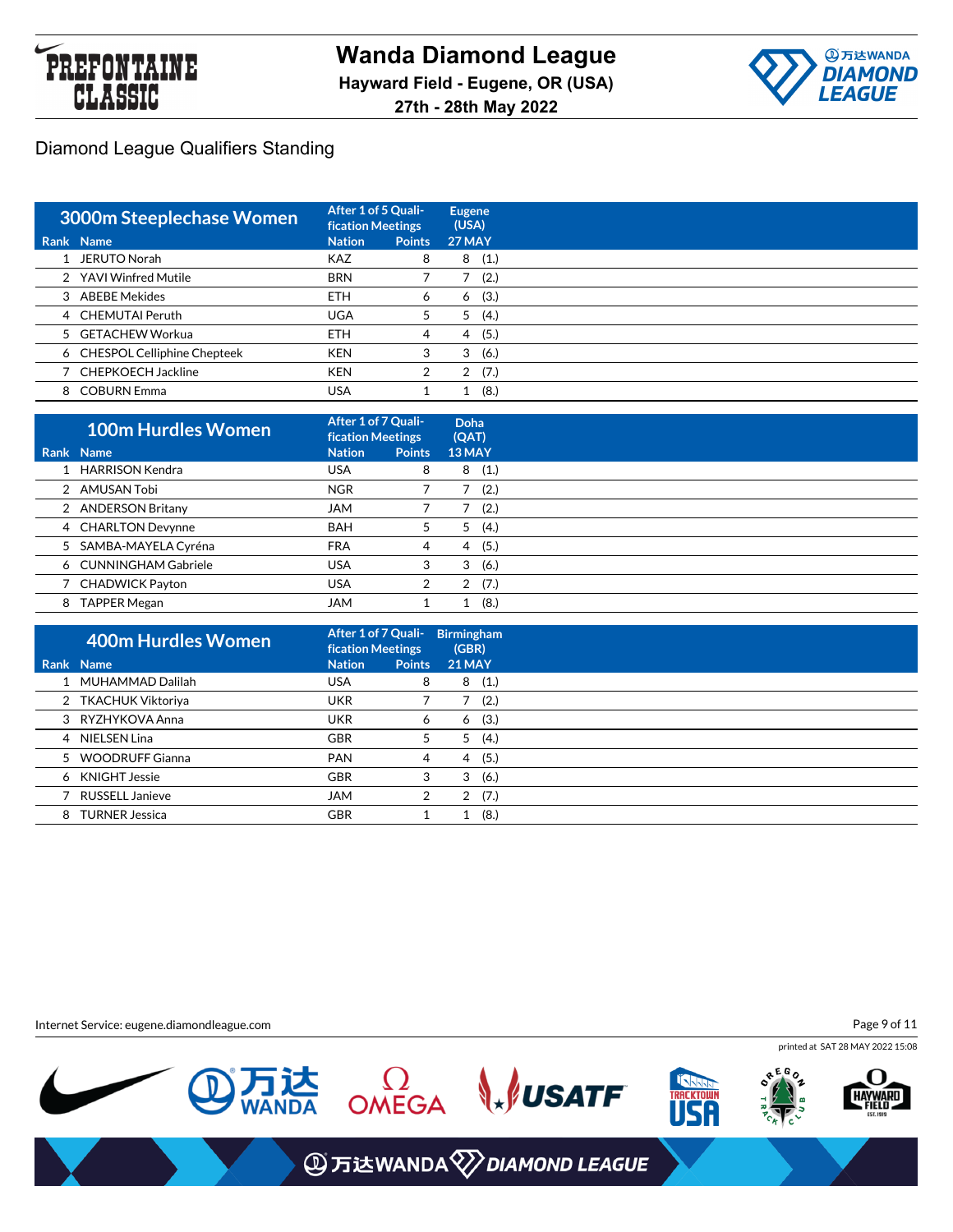



| <b>High Jump Women</b>  | After 1 of 6 Quali-<br><b>fication Meetings</b> |               | Eugene<br>(USA) |
|-------------------------|-------------------------------------------------|---------------|-----------------|
| Rank Name               | <b>Nation</b>                                   | <b>Points</b> | <b>27 MAY</b>   |
| 1 MAHUCHIKH Yaroslava   | <b>UKR</b>                                      | 8             | (1.)<br>8       |
| 2 CUNNINGHAM Vashti     | <b>USA</b>                                      |               | (2.)            |
| 3 DUBOVITSKAYA Nadezhda | <b>KAZ</b>                                      | O             | (3.)<br>6       |
| 4 GERASHCHENKO Iryna    | <b>UKR</b>                                      | 5             | (4.)<br>5       |
| 5 OLYSLAGERS Nicola     | <b>AUS</b>                                      | 4             | (5.)<br>4       |
| 5 VALLORTIGARA Elena    | <b>ITA</b>                                      | 4             | (5.)<br>4       |
| <b>BORTHWICK Emily</b>  | <b>GBR</b>                                      |               | (7.)<br>2       |
| LEVCHENKO Yuliya        | UKR                                             |               | (7.)            |

| <b>Pole Vault Women</b>  | After 1 of 6 Quali-<br><b>fication Meetings</b> |               | <b>Birmingham</b><br>(GBR) |
|--------------------------|-------------------------------------------------|---------------|----------------------------|
| Rank Name                | <b>Nation</b>                                   | <b>Points</b> | <b>21 MAY</b>              |
| 1 MORRIS Sandi           | <b>USA</b>                                      | 8             | (1.)<br>8                  |
| 2 STEFANIDI Katerina     | <b>GRE</b>                                      |               | (2.)                       |
| 2 ŠUTEJ Tina             | <b>SLO</b>                                      |               | (2.)                       |
| 4 COOK Sophie            | <b>GBR</b>                                      | 5             | (4.)<br>5                  |
| 5 GROVE Emily            | <b>USA</b>                                      | 4             | (5.)<br>4                  |
| 6 KYRIAKOPOULOU Nikoleta | <b>GRE</b>                                      | 3             | (6.)<br>3                  |
| <b>NAGEOTTE Katie</b>    | <b>USA</b>                                      |               | (7.)                       |

|    | <b>Long Jump Women</b>           | After 2 of 4 Quali-<br><b>fication Meetings</b> |               | <b>Birmingham</b><br>(GBR) |       | Eugene<br>(USA) |       |
|----|----------------------------------|-------------------------------------------------|---------------|----------------------------|-------|-----------------|-------|
|    | Rank Name                        | <b>Nation</b>                                   | <b>Points</b> | <b>21 MAY</b>              |       | <b>27 MAY</b>   |       |
|    | 1 SAGNIA Khaddi                  | <b>SWE</b>                                      | 10            |                            | 2(7.) |                 | 8(1.) |
|    | 2 MIHAMBO Malaika                | <b>GER</b>                                      | 8             | 8                          | (1.)  |                 |       |
|    | 3 VULETA Ivana                   | <b>SRB</b>                                      | 8             | 4                          | (5.)  | $\overline{4}$  | (5.)  |
|    | 4 BRUME Ese                      | <b>NGR</b>                                      |               |                            |       | 7               | (2.)  |
|    | 5 BEKH-ROMANCHUK Maryna          | <b>UKR</b>                                      |               | 7                          | (2.)  |                 |       |
|    | 6 DAVIS Tara                     | <b>USA</b>                                      | 6             |                            |       | 6               | (3.)  |
|    | 7 UGEN Lorraine                  | <b>GBR</b>                                      | 6             | 6                          | (3.)  |                 |       |
| 8  | <b>BURKS Quanesha</b>            | <b>USA</b>                                      | 5             |                            |       |                 | 5(4.) |
| 9  | <b>SAWYERS Jazmin</b>            | <b>GBR</b>                                      | 5             | 5                          | (4.)  |                 |       |
| 10 | <b>WILLIAMS Kendell</b>          | <b>USA</b>                                      | 3             | 3                          | (6.)  |                 |       |
| 11 | <b>FOSTER Rhesa</b>              | <b>USA</b>                                      | 3             |                            |       | 3               | (6.)  |
| 12 | <b>JOHNSON-THOMPSON Katarina</b> | <b>GBR</b>                                      | 1             |                            | (8.)  |                 |       |

Internet Service: eugene.diamondleague.com

Page 10 of 11